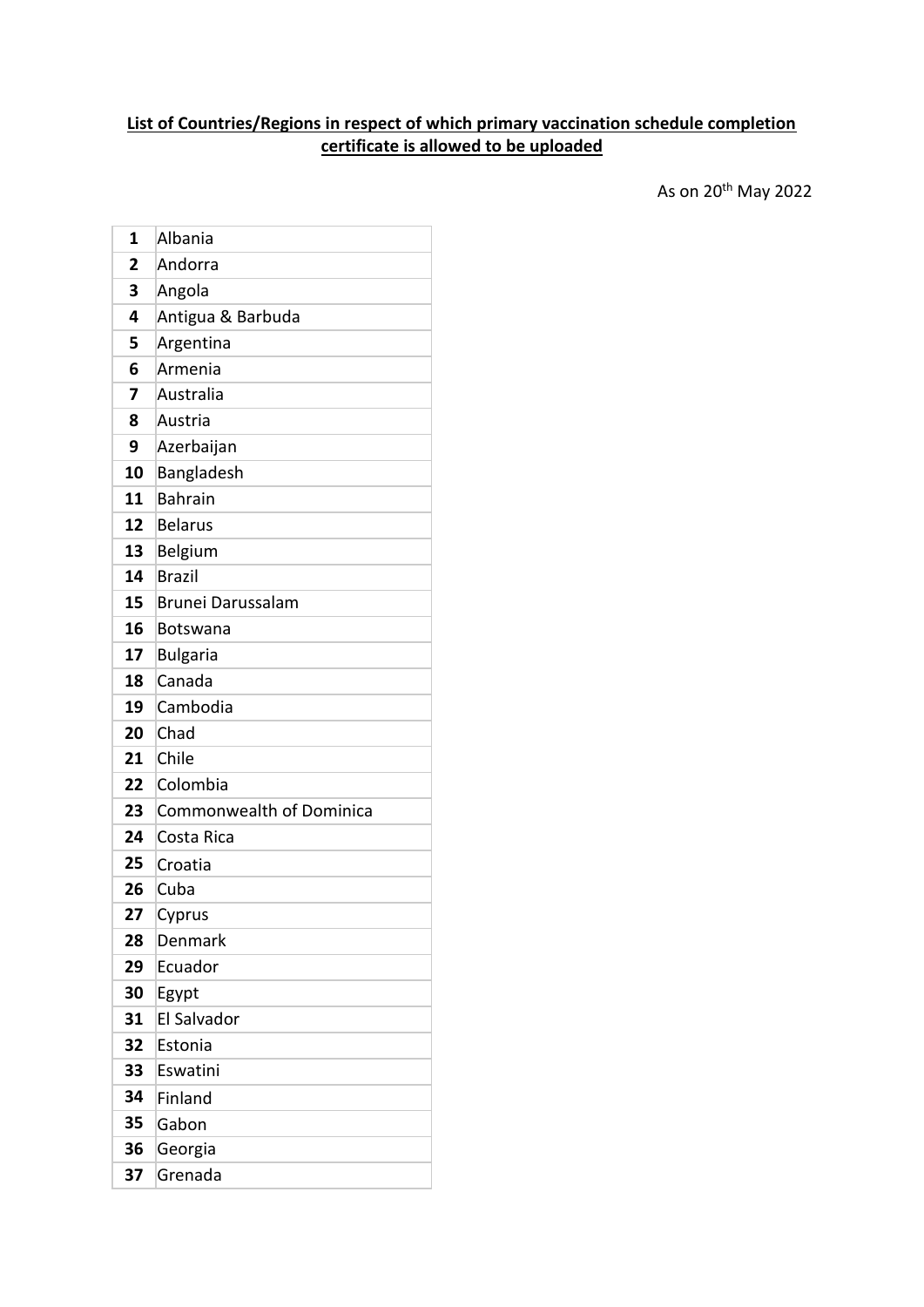| 38 | Guatemala          |
|----|--------------------|
| 39 | Guyana             |
| 40 | Honduras           |
| 41 | Hong Kong          |
| 42 | Hungary            |
| 43 | Iceland            |
| 44 | Indonesia          |
| 45 | Iran               |
| 46 | Iraq               |
| 47 | Ireland            |
| 48 | Israel             |
| 49 | Kazakhstan         |
| 50 | Kenya              |
| 51 | Kingdom of Morocco |
| 52 | Kuwait             |
| 53 | Kyrgyzstan         |
| 54 | Lao PDR            |
| 55 | Latvia             |
| 56 | Lebanon            |
| 57 | Liberia            |
| 58 | Liechtenstein      |
| 59 | Lithuania          |
| 60 | Malaysia           |
| 61 | <b>Maldives</b>    |
| 62 | Mali               |
| 63 | <b>Mauritius</b>   |
| 64 | Mexico             |
| 65 | Moldova            |
| 66 | Mongolia           |
| 67 | Mozambique         |
| 68 | Myanmar            |
| 69 | Namibia            |
| 70 | Nauru              |
| 71 | Nepal              |
| 72 | <b>New Zealand</b> |
| 73 | Netherlands        |
| 74 | Nicaragua          |
| 75 | Nigeria            |
| 76 | North Macedonia    |
| 77 | Oman               |
| 78 | Paraguay           |